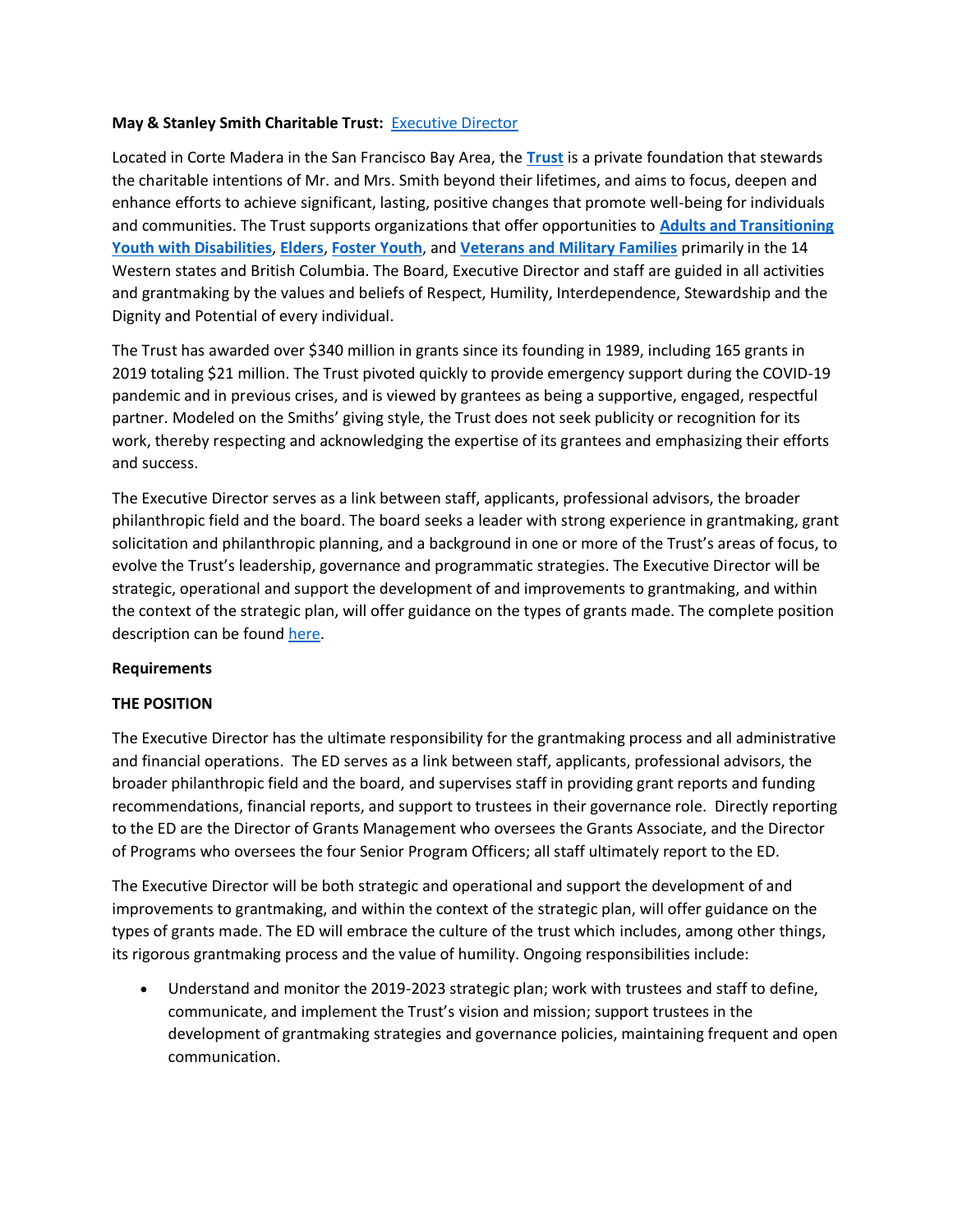- Recruit, develop and retain a high-performing team whose experience and sensibilities align to Trust's values and mission; ensure HR policies and procedures are current and serve the needs of employees; provide for staff development and opportunities to interact with other subject matter experts.
- Ensure operational workflow consistency within and across program areas, and support team toward achieving operating and grantmaking goals.
- Monitor day-to-day financial, accounting and investment activities with support from outsourced providers, including maintenance of general ledger, cash management, reconciliations, accounts payable, payroll and benefits, and grant payments; prepare quarterly financial reports for Trustees; provide information to outside lawyers and accountants to assist in preparation of policies, tax returns, audits and annual financial statements; maintain productive relationships with professional advisors.
- Evaluate grant recommendations to be presented to Trustees; on an ongoing basis, keep Trustees apprised of significant issues concerning the Trust.
- Increase the Trust's knowledge and networks within its geographic and program areas; engage in formal and informal partnerships, networks, and collaborations to leverage its own and others' knowledge, experience, resources, and impact.Ensure that all externally-facing materials and communications are reflective of the Trust's mission and values.Remain current in issues and trends in philanthropy and in specific program areas of interest to the Trust.

#### **IDEAL EXPERIENCE**

The Executive Director should have the following types of experiences and qualifications:

- A mission-driven individual with a belief in and commitment to the Trust's mission, values, areas of focus and grantees.
- Seven or more years' experience as a grantmaker or grantee in one or more of the Trust's interest areas (or similar interest area) and equivalent financial and administrative experience; ability to address and analyze financial issues.
- Demonstrated ability to effectively motivate and manage a high-performing team of subject matter experts; commitment to continuous improvement of self and organization.
- In-depth knowledge of grantmaking best practices, legal, accounting and regulatory requirements; understanding of IRS nonprofit regulations; one who is sought for expertise and breadth of experience; strong planning, administrative and organizational skills.
- Data-driven; an appreciation for measurement, evaluation, and grantee feedback to ensure the continuous improvement in effective philanthropy.
- Excellent written, verbal, analytical and interpersonal skills. Computer proficiency in Word, Excel and QuickBooks. Ability to learn and utilize Fluxx grants management software.
- Graduate degree in public policy, social policy, public health, nonprofit management, or a relevant area.